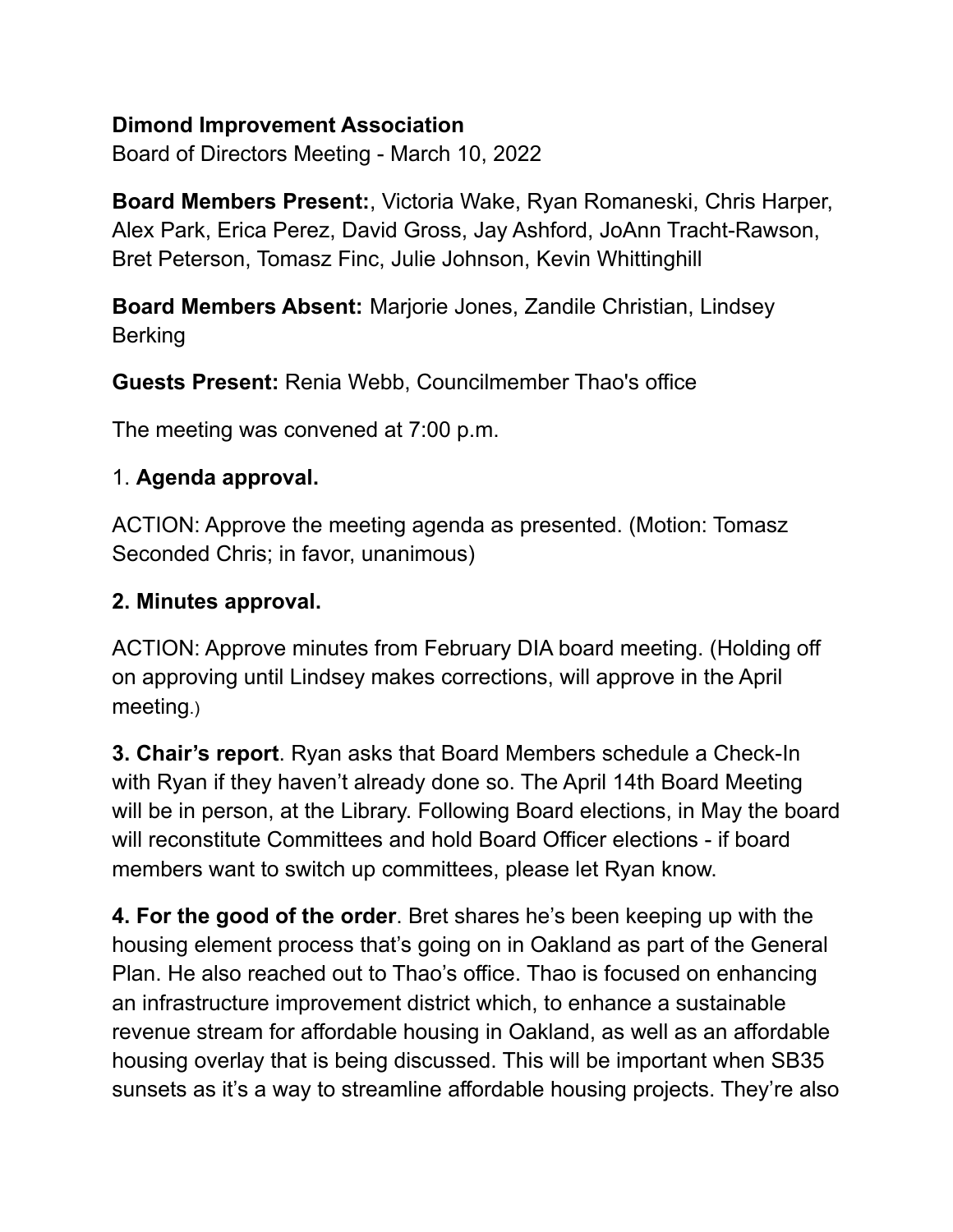thinking about adding 600 new units of transitional housing for the homeless population. He also solicited advice for areas in D4 that should be rezoned, so the board should strongly consider providing that. He also said they're particularly interested in housing that reduces car use and enhances public safety. Going forward, Bret would like us to have a discussion about ways the Board can encourage housing developments along the MacArthur transit corridor and decrease car use, with a plan to submit our wishes to the city.

**5. District 4 report**. Renia reports that they're doing some transitions in the Councilmember's office. Renia will be taking over for Matt Napoli from here on out. Renia reinforces that the office is looking for feedback and input on the housing element so that Councilmember Thao can fight for what the Board wants in the Dimond. Renia wants to thank us for participating in the Local Heros event as well. Renia also reports that Councilmember Thao has met with DOT a few times about the issue surrounding Botts' Dots installation, which DOT has been pushing back on. Renia suggests that now would be a good time to continue pushing for those in the areas the DIA wants as opposed to the "traffic calming" installations that DOT is proposing, which don't work as well to deter sideshows. Renia also shares that the EIR for Howard Terminal has been passed, so it will now move to the next phase of the process. Ryan adds that the Board has been trying to get graffiti abatement funds released as there are two projects ready to go as soon as the funds are available. Renia updates that Councilmember Thao is going to work on reallocating the funds so they can be released from the Councilmember's office. So that should be resolved soon. Victoria asks if there's a place where the Local Hero awards that have been listed that's publicly available. Renia will send that to Ryan.

**6. ACTION: Bombera Letter of Support.** Victoria raises that Bombera's liquor license is coming up for renewal. Daniel is aware that there is a neighbor that may be working to prevent it from being renewed. He suggests that the DIA can write a letter of support. Alex suggests tabling the motion and get a statement from the neighbor who is complaining. Kevin will email and get her statement.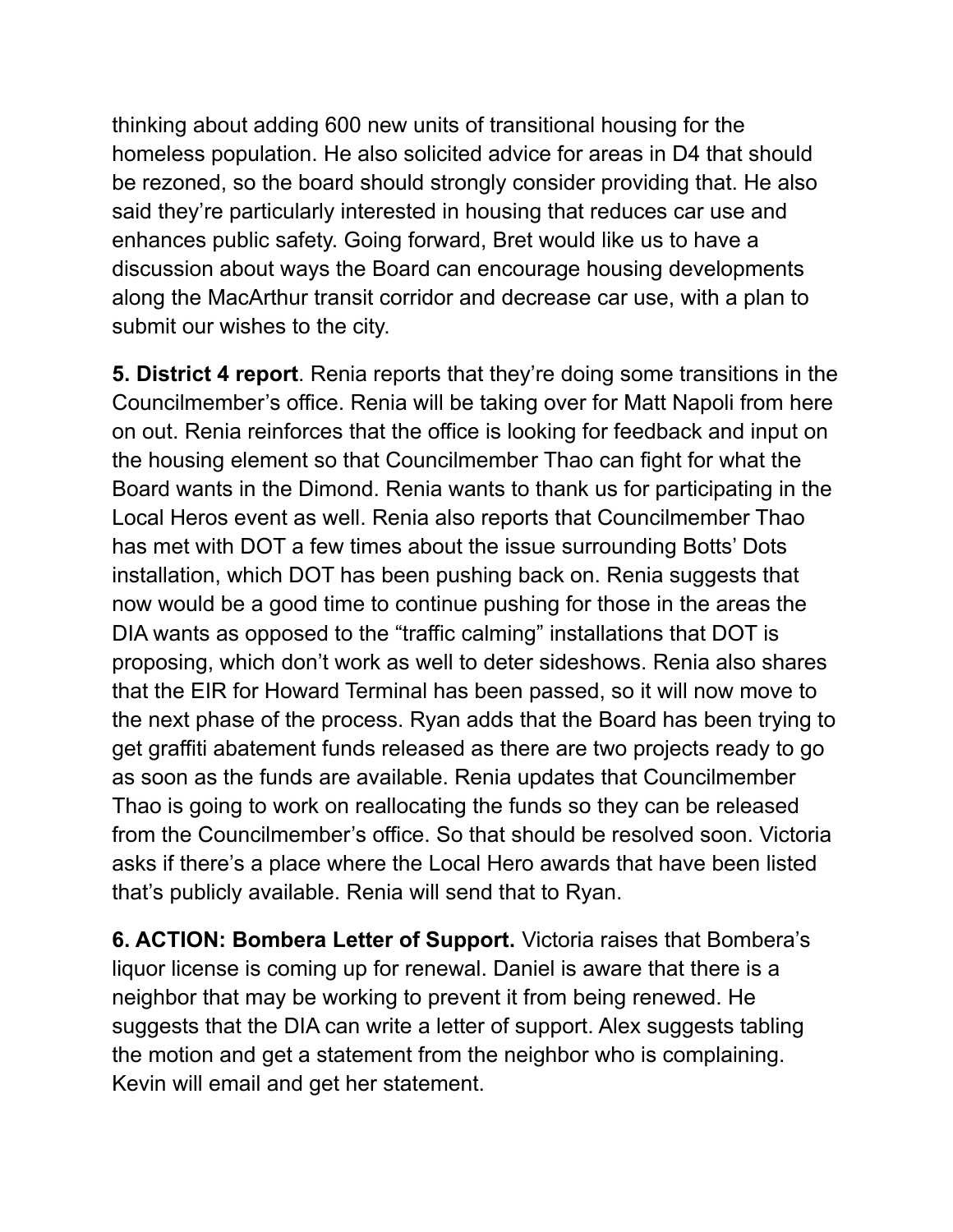ACTION: The board agrees to send a letter of support for Bombera's liquor license renewal after reviewing information from the complainant and the DIA votes in support. (Motion: Victoria, Seconded Alex; in favor, unanimous).

**7. ACTION: Planning and Budgeting.** Ryan shares the working version of the four different budget scenarios for 2022 for review and approval. Victoria asks to clarify if the budget with committee cuts that was submitted puts us "in the black." Ryan says yes. Erica asks if there's a process for if any of the committees want to spend outside their budget. Is there a process to petition for those? Ryan says yes, any extra budget needs to be approved by the board, and one way to do that is to tap into unspent funds from other committees.

ACTION: Approve budget proposal #2, drawing up to \$18,255 from our discretionary reserves. (Motion: Victoria Seconded JoAnn; in favor, unanimous).

**8. ACTION: Dimond Shine Planning.** Victoria shares that Saturday, March 26 from 9-1pm will be our first annual Dimond Shine Day. Victoria, Ryan, Alex, David and Lindsey are all leading it. The event committee has a goal to get 100 volunteers. There's some publicity underway already, some direct mail postcards, email blasts, paid social, A-frames, and a few other things. The committee will be assigning all of you to activities as it gets closer. The 6 activities are litter pickup, light pole painting, planter painting, mosaic cleanup, tree well weeding, and some other special projects. There are arrangements for other big things to be done like powerwashing, steam cleaning of the whole area, fire hydrant painting, and fixing the city-owned garbage cans.

Ryan urges board members to invite their friends and neighbors to the event. The committee has crafted two emails for you to send, one for individuals and one for groups, so all you have to do is pick one and send it.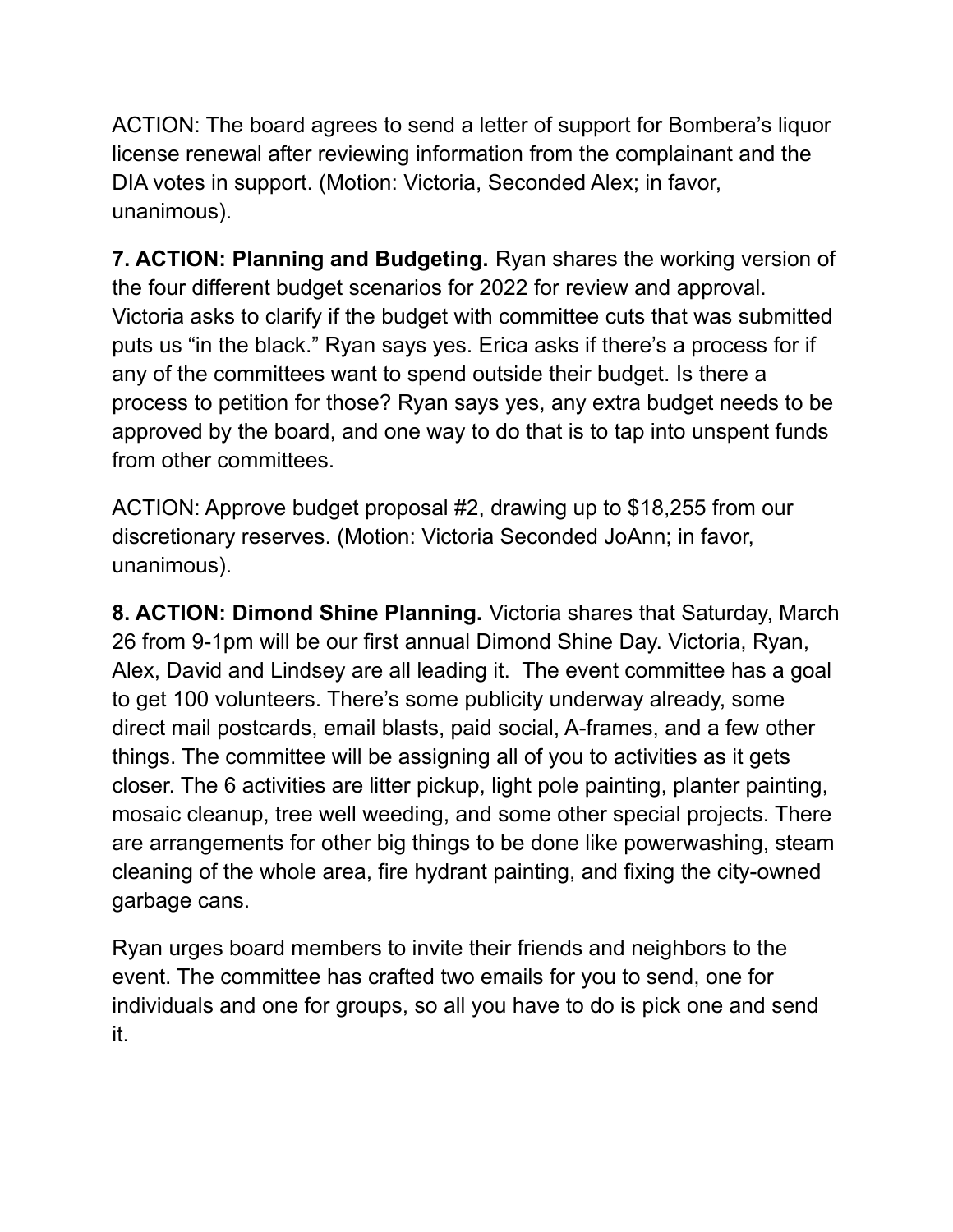Ryan says volunteers don't come cheap, so the Board will need to approve the use of surplus funds from other committee budgets for this year. There's enough excess in the unused BACT funds, unused beautification funds, unused volunteer development funds, and the reallocation of community grant funds that can be tapped, and this would all pay for the balance of the marketing and advertising.

Action: Approve the \$6,100 budget for Dimond Shine Day marketing, reallocating funds from the Beautification, M&O, and CCI committee budgets. (Motion: JoAnn, Seconded Jay; in favor, unanimous).

**9. Report: Board Recruitment.** Chris provides an update on progress for Board Recruitment for FY22-23. There are three board members stepping down at the end of the year and one board member (Sara) stepped down early in her term. To continue to grow our board, the aim is to add five new board members, bringing board participation to 17. A larger board allows us to further distribute leadership on committees and events, which will help make this work more sustainable for all of us. The Recruitment and Elections committee is responsible for marketing and screening, but the Board is responsible for recruitment. This committee is asking every board member to identify at least one individual to speak with about board membership.

Chris asks that as the Dimond Shine Committee is recruiting volunteers, please look for people who might be interested in Board Membership.

Victoria asks who the four board members are that are leaving. Ryan informs us that it's JoAnn, Sara, Marjorie, and Tomasz.

**10. Discussion: April General Meeting.** As Ryan plans for our April general meeting, he will also start planning our Volunteer of the Year Awards and FY22-23 Board Elections. Jay has volunteered to serve on the Volunteer of the Year committee.

Jay shares that the Board may attempt to do a membership-only social meeting for the April General Meeting. The initial thought is to have a family friendly Dimond Slice pizza night in Dimond Park. There could be very light